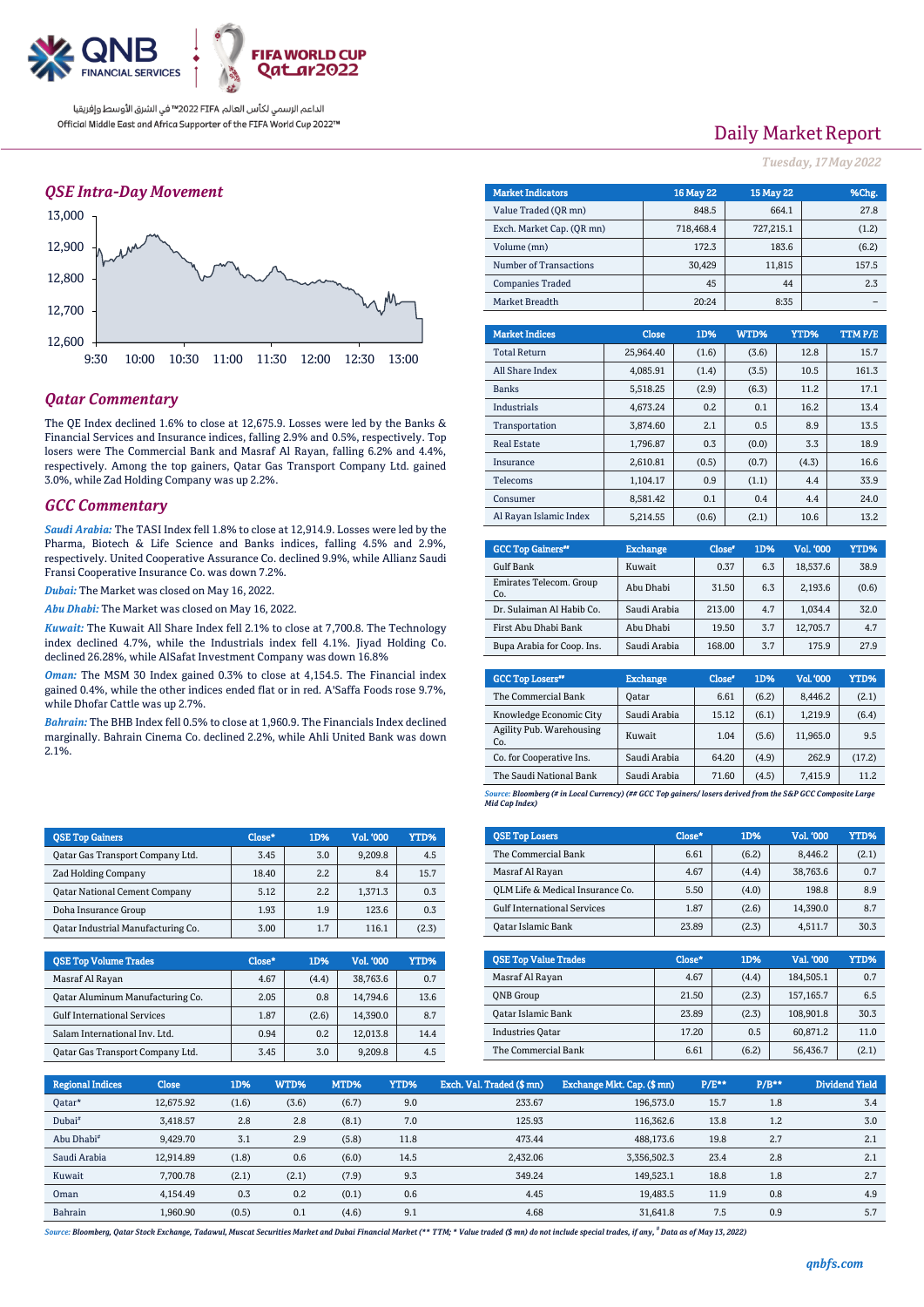

# Daily Market Report

### *Tuesday, 17May 2022*

#### *Qatar Market Commentary*

- The QE Index declined 1.6% to close at 12,675.9. The Banks & Financial Services and Insurance indices led the losses. The index fell on the back of selling pressure from Qatari and GCC shareholders despite buying support from Arab and Foreign shareholders.
- The Commercial Bank and Masraf Al Rayan were the top losers, falling 6.2% and 4.4%, respectively. Among the top gainers, Qatar Gas Transport Company Ltd. gained 3.0%, while Zad Holding Company was up 2.2%.
- Volume of shares traded on Monday fell by 6.2% to 172.3mn from 183.6mn on Sunday. Further, as compared to the 30-day moving average of 235mn, volume for the day was 26.7% lower. Masraf Al Rayan and Qatar Aluminum Manufacturing Co. were the most active stocks, contributing 22.5% and 8.6% to the total volume, respectively.

| <b>Overall Activity</b>        | Buy %* | Sell %* | Net (OR)          |
|--------------------------------|--------|---------|-------------------|
| Qatari Individuals             | 28.12% | 21.78%  | 53,750,280.3      |
| <b>Oatari Institutions</b>     | 21.97% | 35.68%  | (116, 352, 305.2) |
| Oatari                         | 50.09% | 57.47%  | (62,602,024.9)    |
| <b>GCC</b> Individuals         | 0.33%  | 0.33%   | (25, 491.3)       |
| <b>GCC</b> Institutions        | 4.31%  | 6.89%   | (21,962,150.9)    |
| GCC                            | 4.63%  | 7.22%   | (21, 987, 642.1)  |
| Arab Individuals               | 6.92%  | 6.44%   | 4,008,220.3       |
| <b>Arab Institutions</b>       | 0.00%  | 0.01%   | (49,086.1)        |
| Arab                           | 6.92%  | 6.45%   | 3,959,134.2       |
| Foreigners Individuals         | 1.82%  | 2.12%   | (2,576,952.5)     |
| <b>Foreigners Institutions</b> | 36.55% | 26.75%  | 83,207,485.3      |
| <b>Foreigners</b>              | 38.37% | 28.86%  | 80,630,532.8      |

*Source: Qatar Stock Exchange (\*as a % of traded value)*

### *Earnings Releases and Global Economic Data*

#### Earnings Releases

| Company                               | <b>Market</b> | Currency  | <b>Revenue</b><br>$(mn)$ 102022 | % Change<br>YoY | <b>Operating Profit</b><br>$(mn)$ 102022 | % Change<br>YoY | <b>Net Profit</b><br>$(mn)$ 102022 | % Change YoY |
|---------------------------------------|---------------|-----------|---------------------------------|-----------------|------------------------------------------|-----------------|------------------------------------|--------------|
| Wataniya Insurance Co.                | Saudi Arabia  | <b>SR</b> | 267.7                           | $-13.2%$        | N/A                                      | N/A             | 24.670                             | N/A          |
| Savola Group                          | Saudi Arabia  | <b>SR</b> | 7.489.4                         | 25.8%           | 528.9                                    | 41.9%           | 270.9                              | 76.1%        |
| Dur Hospitality Co.                   | Saudi Arabia  | <b>SR</b> | 145.7                           | 45.4%           | 23.3                                     | N/A             | 12.8                               | 582.6%       |
| Astra Industrial Group                | Saudi Arabia  | <b>SR</b> | 634.5                           | 6.7%            | 95.3                                     | $-18.7%$        | 74.7                               | 47.6%        |
| Saudi Cable Co.                       | Saudi Arabia  | <b>SR</b> | 160.6                           | $-56.5%$        | (144.2)                                  | N/A             | 81.1                               | $-71.6%$     |
| Taiba Investments Co.                 | Saudi Arabia  | <b>SR</b> | 52.6                            | 53.4%           | 18.8                                     | 5.775.0%        | 20.4                               | N/A          |
| The Company for Cooperative Insurance | Saudi Arabia  | <b>SR</b> | 3.507.0                         | 20.1%           | N/A                                      | N/A             | (45.5)                             | N/A          |
| National Medical Care Co.             | Saudi Arabia  | <b>SR</b> | 211.5                           | $-1.3%$         | 35.2                                     | $-16.6%$        | 1,154.3                            | 7.6%         |
| Al-Etihad Cooperative Insurance Co.   | Saudi Arabia  | <b>SR</b> | 301.4                           | 62.4%           | N/A                                      | N/A             | 564.3                              | 6.5%         |
| Saudi Vitrified Clay Pipes Co.        | Saudi Arabia  | <b>SR</b> | 18.5                            | $-25.1%$        | (2.7)                                    | N/A             | 278.2                              | $-0.4%$      |
| Saudi Printing & Packaging Co.        | Saudi Arabia  | <b>SR</b> | 236.4                           | 36.3%           | 0.1                                      | N/A             | 638.5                              | $-7.3%$      |

*Source: Company data: DFM, ADX, MSM, TASI, BHB. (#Values in Thousands, \*Financial for 1Q2022)*

#### Global Economic Data

| Date      | <b>Market</b> | <b>Source</b>                     | <b>Indicator</b>                     | <b>Period</b> | Actual    | Consensus | <b>Previous</b> |
|-----------|---------------|-----------------------------------|--------------------------------------|---------------|-----------|-----------|-----------------|
| $05 - 16$ | Germany       | German Federal Statistical Office | <b>Wholesale Price Index MoM</b>     | Apr           | 2.10%     | N/A       | 6.90%           |
| $05 - 16$ | Germany       | German Federal Statistical Office | <b>Wholesale Price Index YoY</b>     | Apr           | 23.80%    | N/A       | 22.60%          |
| $05-16$   | China         | National Bureau of Statistics     | <b>Industrial Production YoY</b>     | Apr           | $-2.90%$  | 0.50%     | 5.00%           |
| $05 - 16$ | China         | National Bureau of Statistics     | <b>Industrial Production YTD YoY</b> | Apr           | 4.00%     | 5.00%     | 6.50%           |
| $05-16$   | China         | National Bureau of Statistics     | Retail Sales YoY                     | Apr           | $-11.10%$ | $-6.60%$  | $-3.50%$        |
| $05 - 16$ | China         | National Bureau of Statistics     | <b>Retail Sales YTD YoY</b>          | Apr           | $-0.20%$  | 1.20%     | 3.30%           |
| $05-16$   | Japan         | Bank of Japan                     | PPI YoY                              | Apr           | 10.00%    | 9.40%     | 9.50%           |
| $05-16$   | Japan         | Bank of Japan                     | PPI MoM                              | Apr           | 1.20%     | 0.80%     | 0.80%           |

*Source: Bloomberg (s.a. = seasonally adjusted; n.s.a. = non-seasonally adjusted; w.d.a. = working day adjusted)*

#### *Qatar*

 Inflation in Qatar increases 4.66% in April – Qatar's Consumer Price Index (CPI) witnessed a marginal increase of 0.29% in April compared to the previous month (March 2022), reaching 101.77 points. When compared on annual basis, the consumer prices in Qatar (as per the general CPI index) in April have also increased by 4.66% compared to the CPI of the same month in 2021, data released by the Planning and Statistics Authority (PSA) show. A month-on-month analysis of the CPI for April 2022 compared with the CPI of March 2022, showed that there were five main groups, where respective indices in this month have increased, namely: "Miscellaneous Goods and Services" by 1.66%, "Restaurants and Hotels" by 1.57%, "Clothing and Footwear" by 1.28%, "Furniture and Household

Equipment" by 1.21%, and "Housing, Water, Electricity and other Fuel" by 0.94%. A decrease has been recorded in "Communication" by 1.04%, "Food and Beverages" by 0.83%, "Transport" by 0.45%, "Recreation and Culture" by 0.19%, and "Health" by 0.05%. "Tobacco" and "Education" had remained flat at last month's price level. A comparison of the CPI for April 2022 with the CPI of April 2021 showed an increase has been recorded in the general index (CPI) by 4.66%. (Peninsula Qatar)

 Hotels to add nearly 5,000 rooms before World Cup – Fans and tourists coming to Qatar, for the FIFA World Cup Qatar 2022, will have plenty of options to stay in the country. Hotels in Qatar are expected to add around 5,000 rooms before the mega sports event. With this new addition, the number of rooms in the hotel and serviced apartments are expected to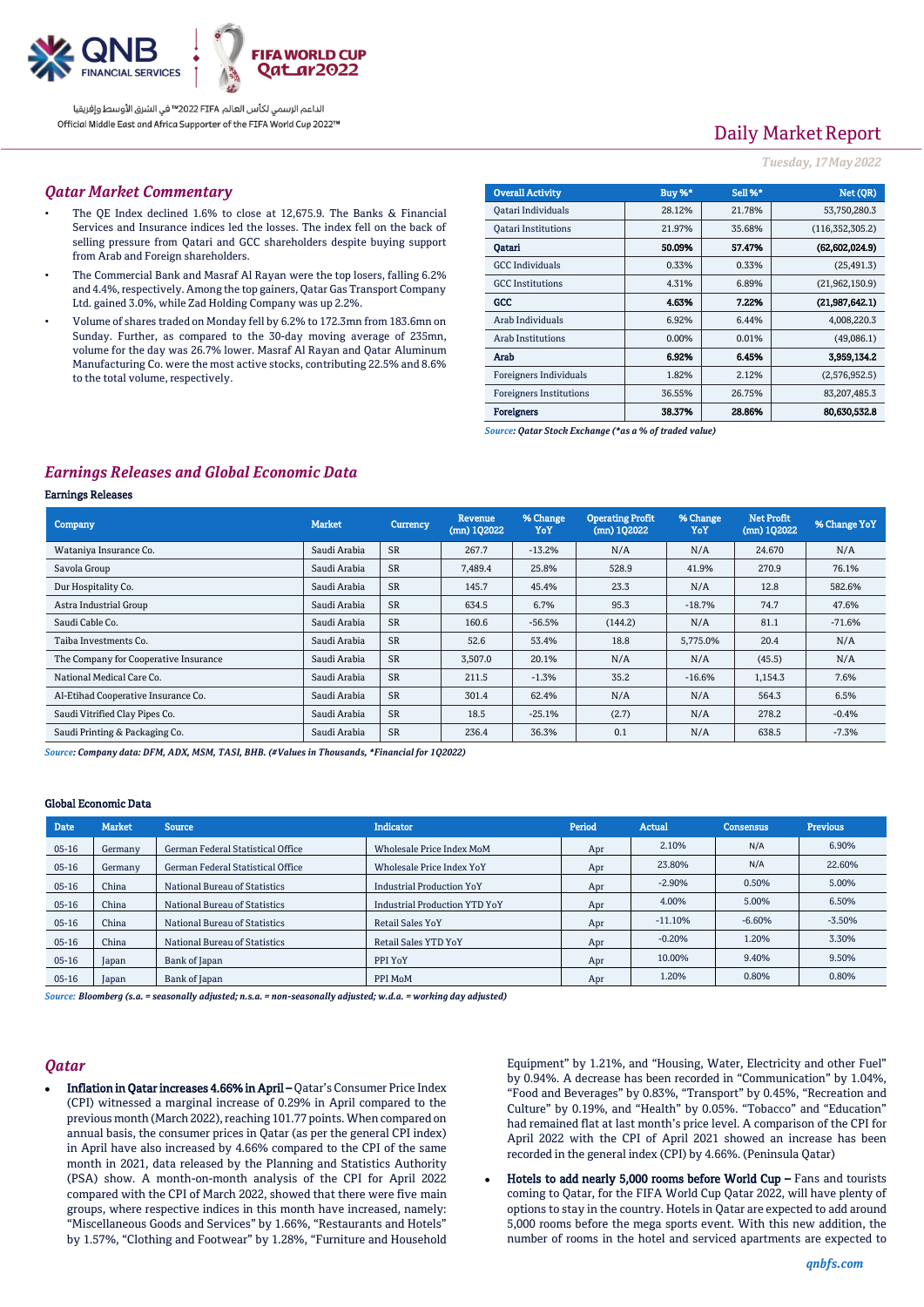

increase to 45,000 before the world cup, according to a report released by real estate consultancy firm Cushman & Wakefield Qatar. "It is expected that 5,000 new hotel keys will be completed ahead of the FIFA World Cup in November. This new supply, coupled with existing hotel supply and serviced apartments, will deliver approximately 37,000 keys, or 45,000 rooms," said the 'Q1 Real Estate Market Review report. The number of hotel rooms at the end of last year was around 30,000. The expansion in the hospitality sector will continue even after the world cup. According to the report, the total supply of hotel rooms is expected to reach 50,000 by 2026. "Qatar's hotel room supply reached 29,386 by year-end 2021, which reflects a 6% compound average growth rate per annum since 2015. By 2026, the overall supply of hotel keys is expected to reach 50,000," noted the report. (Peninsula Qatar)

- Qatar Investment Authority reports 0.008% holding in Twitter Inc. Qatar Investment Authority reported a 0.008% holding in Twitter Inc., according to a new 13D filing with the US Securities & Exchange Commission. The stake is equivalent to \$2.29mn. (Bloomberg)
- Qatar, Slovenia sign investment agreement HH Sheikh Tamim bin Hamad Al Thani and President of the Republic of Slovenia HE Borut Pahor held an official talk at the presidential palace at the Slovenian capital Ljubliana. The session dealt with discussing bilateral cooperation and ways to develop them in various political, investments, economic, cultural and tourism fields. The meeting also dealt with exchanging views on a number of regional and international issues of joint interest. HH the Amir and HE the Slovenian President had held a meeting prior to the official talks session, during which they reviewed the prospects for Qatari-Slovenian cooperation and ways to enhance it, in addition to discussing a number of issues of joint interest. HH the Amir and HE the President of Slovenia witnessed the signing of a memorandum of understanding between Qatar Holding and Spirit Agency to encourage entrepreneurship, foreign investments and technology in Slovenia. (Peninsula Qatar)
- Minister: Qatar keen to advance to new levels of cooperation with Slovenia – Minister of Commerce and Industry HE Sheikh Mohammed bin Hamad bin Qassim Al Thani described the relations between Qatar and Slovenia as growing. In a statement to QNA, the Minister of Commerce and Industry noted the important progress made in the process of strengthening the joint economic cooperation between the two countries, explaining that the volume of trade exchange between the two friendly countries grew by nearly 77% in 2021 to reach about \$26.8m, compared to \$15.12m in 2020. The Minister highlighted the State of Qatar's keenness on advancing to new levels of cooperation with Slovenia in many vital sectors such as food security, agriculture, industry, technology, infrastructure and tourism. He believed that the efforts made by both sides will contribute to opening broader horizons for cooperation, which will reflect positively on increasing the volume of trade exchange and developing investment partnerships between the Qatari and Slovenian business sectors. (Peninsula Qatar)
- QOC and Masraf Al Rayan sign cooperation agreement The Qatar Olympic Committee (QOC) and Masraf Al Rayan Group on Monday 16 May signed a cooperation agreement to support Team Qatar athletes. The signing ceremony was attended by the Qatar Olympic Committee President, HE Sheikh Joaan bin Hamad Al Thani, as Qatar Olympic Committee Secretary-General HE Jassim bin Rashid Al Buenain inked on behalf of QOC, and Masraf Al Rayan Group Chief Executive Officer Fahad bin Abdulla Al Khalifa signed for the group. In the three year-agreement, Masraf Al Rayan will provide necessary financial support to Qatar's elite athletes to have an ideal sport environment and hold training camps that will get them ready for major sports events. (Bloomberg)
- Record expansion registered in private sector activity in April The latest Purchasing Managers' Index (PMI) survey data from Qatar Financial Centre (QFC) signaled a record improvement in business conditions in the non-energy economy at the start of the second quarter. Output rose at the fastest rate since the series began in April 2017, while new orders expanded at the third-quickest rate in the series history. Activity growth was especially strong in the construction sector. That said, despite buoyant market conditions and relatively weak rates of inflation, positive sentiment dipped to a new series low in April the Qatar PMI indices are

# Daily Market Report

#### *Tuesday, 17May 2022*

compiled from survey responses from a panel of around 450 private sector companies. The panel covers the manufacturing, construction, wholesale, retail, and services sectors, and reflects the structure of the non-energy economy according to official national accounts data. Yousuf Mohamed Al Jaida, Chief Executive Officer, QFC Authority said, "The second quarter of 2022 saw a record improvement in business conditions in Qatar's nonenergy sector. Output expanded at the strongest rate in the series' fiveyear history as demand conditions were more than favorable. At the same time, firms continued purchasing activity to fulfill their new orders and added to their headcounts." (Peninsula Qatar)

- President: Investment and Trade Court creates an attractive economic environment – President of the Investment and Trade Court Judge Khalid bin Ali Al Obaidly underlined during the first meeting of the court's General Assembly that the court will contribute to creating an attractive investment and economic environment, and reassuring traders, investors and entrepreneurs and ensuring the achievement of their interests and various commercial businesses, in line with the State's plans to attract investments, and contributing to achieving Qatar National Vision 2030. Al Obaidly chaired the meeting which was held under the auspices of the Supreme Judiciary Council. He said that the Investment and Trade Court will contribute to the achievement of prompt justice and the completion of the judicial system. The court is specialized in examining commercial lawsuits only. He emphasized the pursuit and effort to achieve the goal of establishing this court, and to achieve the hoped-for difference in its procedures and specialized judges; aiming to achieve prompt justice and settle cases with accuracy, quality and speed. (Peninsula Qatar)
- Labor Ministry inks MoU with Qatar Foundation The Ministry of Labor (MoL) and Qatar Foundation (QF) signed a memorandum of understanding for cooperation in the field of localizing jobs in the private sector, through the qualification and training of national human cadres to get engaged in the labor market and support the graduates of Education City's universities for employment. The memorandum of understanding was signed on behalf of the Ministry of Labor, by HE Dr. Ali bin Smaikh Al Marri, Minister of Labor, and on behalf of Qatar Foundation by HE Sheikha Hind bint Hamad Al Thani, Vice-Chairperson and CEO. The agreement, which was signed on the sidelines of the participation of the Ministry of Labor in the Qatar Foundation Alumni Reunion, aims to exchange expertise and policies in relation to developing the performance of national human cadres, and to benefit from the experiences and policies of educational centers and institutions affiliated to Qatar Foundation in the field of qualifying and training national human resources to enter in the labor market, including Qatar Career Development Center (QCDC). It also included the establishment of joint cooperative committees between the two parties. (Peninsula Qatar)

### *International*

 US to allow baby formula imports amid nationwide shortage – The United States will allow baby formula imports from foreign makers that do not usually sell their products here, the Food and Drug Administration said on Monday, as it tries to ease a nationwide shortage that has left parents scrambling to feed their babies. The temporary move could help put more formula onto US shelves in a few weeks, a US FDA official said during a news briefing. Foreign makers will need to meet a list of safety and nutritional standards provided by the FDA. US baby formula has been in low stock after a February recall of baby powder formula and plant closure by one of the nation's main manufacturers, Abbott Laboratories. The FDA was investigating after reports that four babies who had been fed formula made there became ill from Cronobacter sakazakii infections. The FDA and Abbott agreed on Monday on the steps needed to reopen the plant, which an FDA official said could happen in the near term. The company said it would restart the plant within two weeks after the FDA confirms it has met these requirements. In its investigation, the FDA found bacterial contamination in environmental samples taken at the site and noted problems such as standing water and improper sanitization of footwear. Abbott said in a statement that there is no conclusive evidence to link Abbott's formulas to these infant illnesses. It also said the investigation found no contamination in finished product. The White House separately said it was continuing talks with the major formula manufacturers to identify logistical hurdles and provide any transportation support that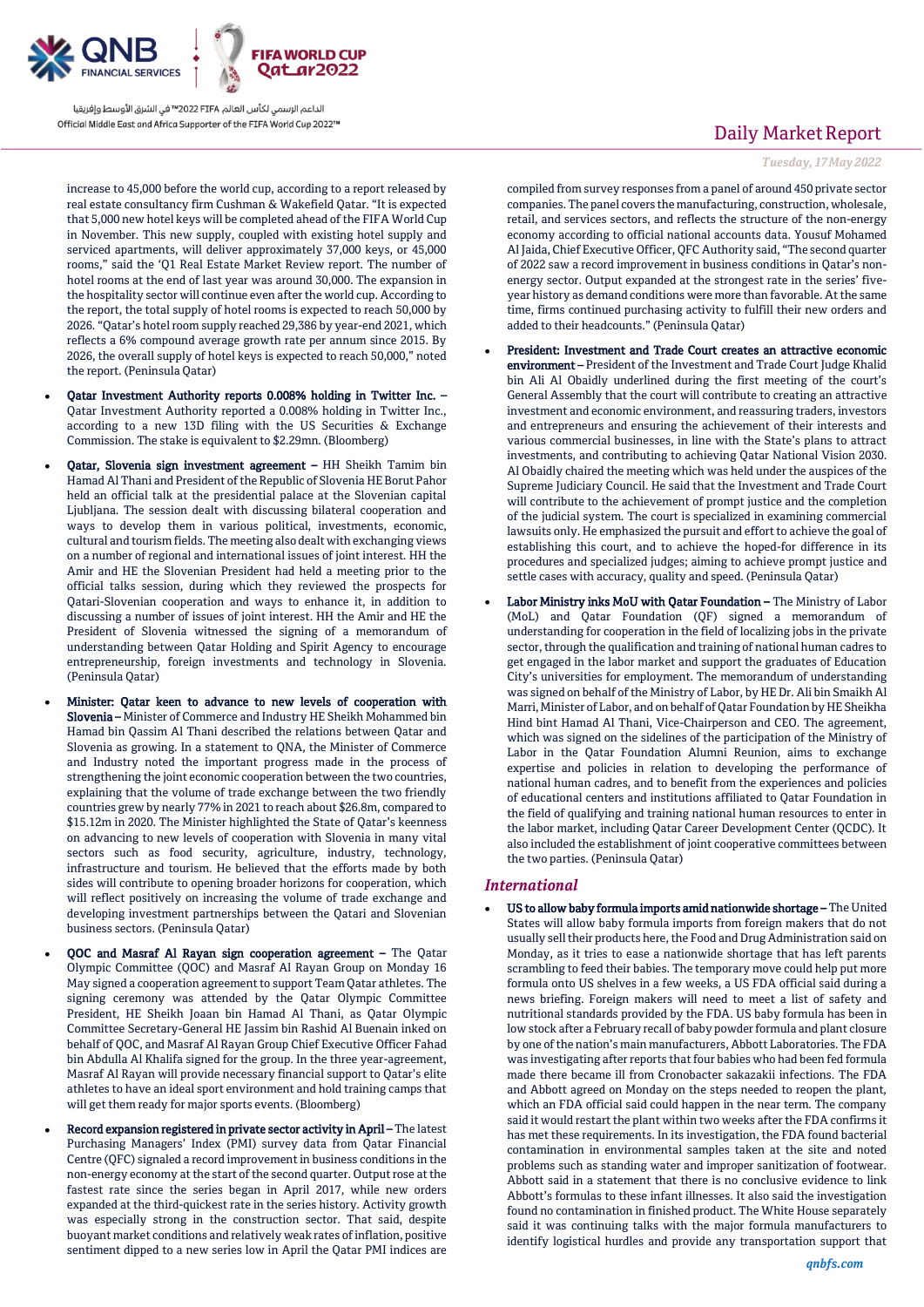

could help them and major retailers get formula to where it is needed. "This is principally an issue of production more than goods movement," Transportation Secretary Pete Buttigieg told reporters at a White House briefing. A White House official earlier said the government has offered transportation and logistics support to Abbott as well as Reckitt Benckiser, Nestle and Perrigo Co Plc, in addition to top retailers such as Target Corp, Amazon.com Inc and Walmart Inc. Congress this week also plans to address infant formula rules regarding the Women, Infants and Children program, a federal assistance nutrition program administered by US states, as well as emergency funding to shore up supplies. (Reuters)

 Bailey says: BoE faces historic test but not to blame for inflation – Bank of England Governor Andrew Bailey said on Monday that the current surge in inflation was the central bank's biggest challenge since it gained independence in 1997 but denied that policymakers had been "asleep at the wheel". Bailey has been criticized for failing to act sooner on inflation by some lawmakers from the ruling Conservative Party, which is under public and political pressure over a cost-of-living crisis. While in December the BoE became the first major central bank to raise interest rates since the start of the pandemic, this did not stop a surge in inflation which hit 7.0% in March and is forecast to have reached a 40-year high of 9.1% in April. "I should emphasize that I do not feel at all - obviously happy about this," Bailey told the Treasury Committee in the lower house of parliament. "This is a bad situation to be in." Conservative lawmaker Mel Stride, who chairs the committee, said there was a frequent assertion that the BoE had been "asleep at the wheel" while another lawmaker suggested to Bailey that the BoE appeared "helpless" in the face of surging prices. Asked if the BoE should have acted differently, Bailey said: "I don't think we could. I don't think we could foresee a war in Ukraine. Another factor that we're dealing with at the moment is a further leg of COVID, which is affecting China." Other central banks are also scrambling to cope with a surge in inflation, which they initially described as "transitory" when it began with the post-pandemic reopening of the global economy, before Russia's invasion of Ukraine pushed energy prices even higher. Inflation in the United States is running at an annual 8.3%, according to data for April published last week, down a touch from March's 8.5% which was the biggest rise since 1981. In the euro zone, inflation hit a record high of 7.5% in April, up from 7.4% in March. The BoE earlier this month warned that Britain risks a double whammy of inflation above 10% later this year and possibly a recession. It raised interest rates to their highest since 2009, hiking by quarter of a percentage point to 1%. "It is a very, very difficult place for us to be in," Bailey said on Monday. I have to say that this is the biggest test of the monetary policy framework that we've had in 25 years, no question about that." He said rising food prices, which have been pushed up by the conflict in Ukraine, were a major worry, not just for Britain but for developing economies too. "Sorry for being apocalyptic for a moment, but that is a major concern," he said. Monetary Policy Committee member Michael Saunders said British inflation expectations might have been a bit lower if interest rates had gone up sooner than they did but there would have been little impact on the current inflation rate. Saunders, whose term ends in August, was one of three members of the nine-strong MPC who voted for a bigger half-point rise this month. At the end of the hearing, Stride said he thought there should be a general acceptance that the BoE had had to deal with an unusual number of economic shocks, as well as a high degree of uncertainty over the impact of COVID and the war in Ukraine. The BoE said in its May announcement that most policymakers believed "some degree of further tightening in monetary policy may still be appropriate in the coming months". But two members said the guidance was too strong given the risks to growth. (Reuters)

 UK's energy regulator proposes quarterly price cap reviews – Britain's energy regulator Ofgem said on Monday it plans to review a price cap on consumer bills every quarter rather than twice a year to reflect the volatile price swings in the market and help prevent more suppliers from going bust. More than 25 suppliers collapsed last year squeezed by record high wholesale energy prices and with the cap preventing them from passing on costs to customers. Ofgem said moving to a quarterly review would mean the cap is more reflective of current market prices and any price falls would be delivered more quickly. "Should prices start cooling off again those changes will be passed back through to consumers as soon as

## Daily Market Report

### *Tuesday, 17May 2022*

possible," Dan Norton, Ofgem price cap deputy director said in a press briefing. The price cap was raised 54% in April to an average 1,971 pounds a year to reflect soaring global gas prices last year following the reopening of the global economy from COVID-19 lockdowns. The cost of finding new suppliers for customers whose companies had gone bust also accounted for around 10% of the April price cap increase or 68 pounds a year. "This change would also help energy suppliers more accurately predict how much energy they need to purchase for their customers, reducing the risk of further supplier failures," Ofgem said in a statement. British wholesale gas prices hit fresh record highs following Russia's invasion of Ukraine and have remained elevated due to fears over disruption to Russian gas supplies to Europe. Analysts expect the cap to rise again in October, by more than 30% to an average of 2,595 pounds a year latest forecasts from Cornwall Insights showed. Ofgem will now launch a new consultation on the plan with the industry. The price cap will change in October and if a quarterly review is adopted it would be introduced for January. Ofgem's Norton said it was too early to predict whether another price cap rise was likely in January. The regulator also proposed increasing its "stabilization charge" - the amount a new supplier must pay to an old supplier when a customer switches providers to compensate for any losses it may make on its power hedges if wholesale prices fall after the customer has left. Ofgem said this would help prevent firms from going bust but consumer champion Martin Lewis said on Twitter the change would be a "disaster" for customers, "killing hopes of firms launching cheaper deals." (Reuters)

- China's economy skids as lockdowns hit factories, retailers China's retail and factory activity fell sharply in April as wide COVID-19 lockdowns confined workers and consumers to their homes and severely disrupted supply chains, casting a long shadow over the outlook for the world's second-largest economy. Full or partial lockdowns were imposed in major centers across the country in March and April, including the most populous city Shanghai, hitting production and consumption and heightening risks for those parts of the global economy heavily dependent on China. Retail sales in April shrank 11.1% from a year earlier, the biggest contraction since March 2020, data from the National Bureau of Statistics (NBS) showed on Monday, a steeper decline than forecast in a Reuters poll. Factory production fell 2.9% from a year earlier, dashing expectations for a rise and the largest decline since February 2020, as antivirus measures snarled supply chains and paralyzed distribution. Analysts now warn China's current downturn may be harder to shake off than the one seen during the onset of the coronavirus pandemic in early 2020, with exports unlikely to swing higher and policymakers limited in their stimulus options. "The upshot is that while the worst is hopefully over, we think China's economy will struggle to return to its pre-pandemic trend," Capital Economics analysts said. Industrial output around the Yangtze River Delta, which includes Shanghai, fell 14.1% in April, while that in China's northeast shrank 16.9%. Both regions saw a more than 30% dive in retail sales. In step with the unexpected industrial output decline, China processed 11% less crude oil in April, with daily throughput the lowest since March 2020. In the same month, power generation fell 4.3%, the lowest since May 2020. Fixed asset investment, which Beijing is counting on to prop up the economy as exports lose momentum, rose 6.8% in the first four months, compared with an expected 7.0% rise. The COVID shock also weighed on the job market, seen now as a top policy priority for Beijing to maintain economic and social stability. China's nationwide survey-based jobless rate rose to 6.1% in April, the highest since February 2020 and above government's 2022 target of below 5.5%. (Reuters)
- China April property sales post steepest drop since 2006 China's property sales in April fell at their fastest pace in around 16 years as COVID-19 lockdowns further cooled demand despite more policy easing steps aimed at reviving a key pillar of the world's second-largest economy. Property sales by value in April slumped 46.6% from a year earlier, the biggest drop since August 2006, and sharply widening from the 26.17% fall in March, according to Reuters calculations based on data from the National Bureau of Statistics (NBS) released on Monday. Property sales in January-April by value fell 29.5% year-on-year, compared with a 22.7% decline in the first three months. A further cut in mortgage loan interest rates for some home buyers announced by Chinese authorities on Sunday did little to convince investors and analysts that it could revive sluggish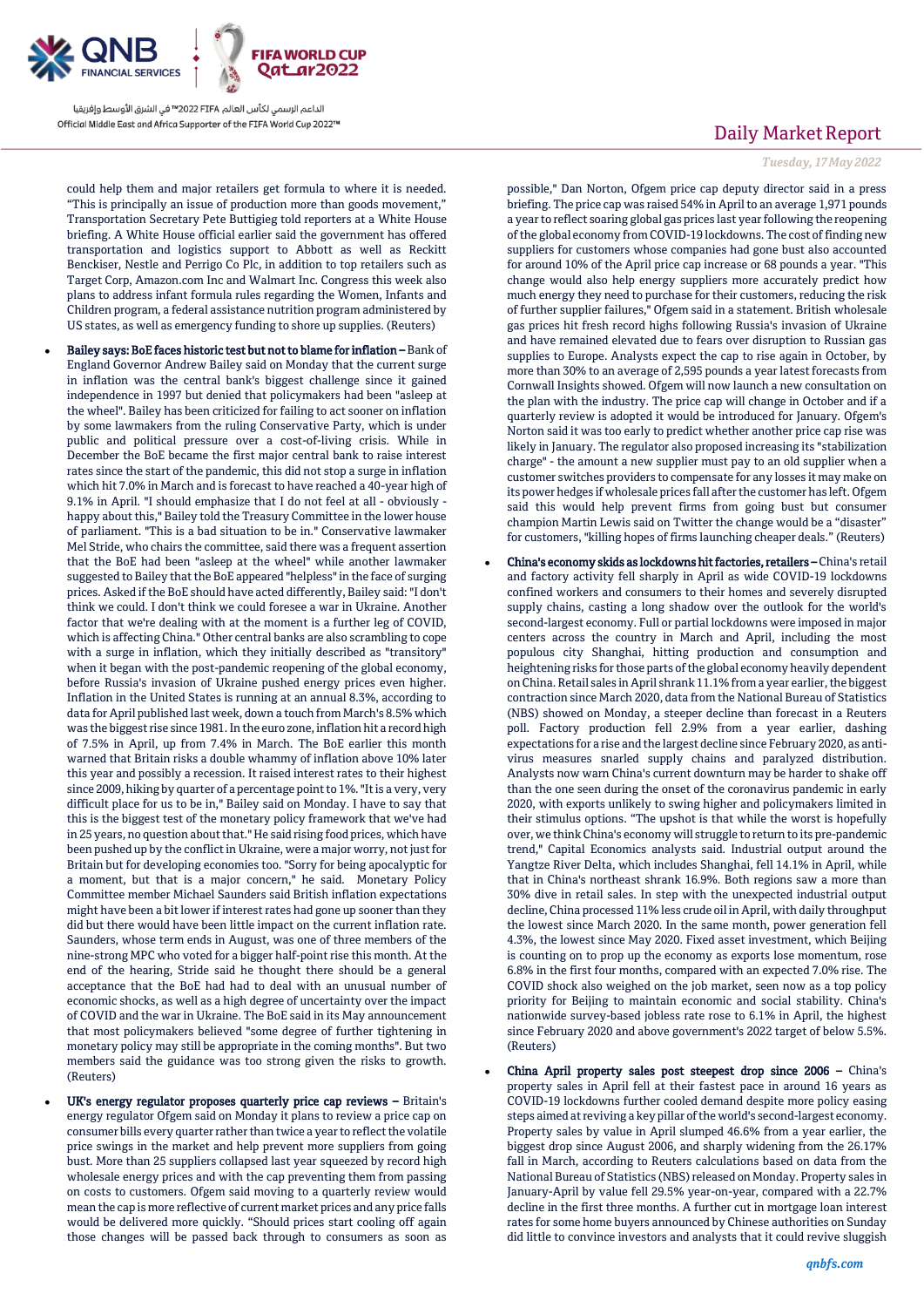

property demand. The sector, a major economic growth driver, has been in a severe slump since last year after the authorities clamped down on excessive borrowing by developers, spooking many would-be home buyers who feared projects would not be completed. More than 80 cities have taken steps to boost demand since the beginning of the year, including subsidies, reductions in mortgage rates and smaller down payments. However, the property outlook has remained bleak amid protracted COVID-19 curbs in dozens of cities, including Shanghai, currently in its seventh week of lockdown. "With no reopening in sight, a small cut to the lower limit for mortgage rates provides little support to potential first-time home buyers," Nomura chief China economist Ting Lu said. "Although we expect this cut to provide a benefit, the positive impact could be quite limited, as stringent anti-COVID measures appear set to continue for an unspecified time," Lu said in a note on Monday. He added that uncertainty, a lack of confidence, an increase in the unemployment rate and falling income growth have all contributed to the slump in new home sales. Hong Kong's Hang Seng mainland properties index (.HSMPI) rose 1.2% in late morning trade, narrowing from a 3.35% gain at the opening. The broader market (.HSI) was down 0.2%. Nationwide property investment by developers fell 2.7% from a year earlier in January-April, after a 0.7% gain in the first three months of the year. In April, property investment fell 10.1% year-on-year, the fastest pace since December, compared with the 2.4% decline in March. New construction starts measured by floor area plunged 44.19% from a year earlier, the fastest pace since January-February 2020. New construction starts fell 26.3% in January-April from a year earlier, after a 17.5% decline in the first quarter of the year. (Reuters)

- Japan's US Treasury holdings drop to lowest since January 2020 Japan's holdings of Treasuries in March fell to their lowest level in more than two years as a sharp depreciation of the yen against the dollar encouraged Japanese investors to sell US assets to take advantage of the favorable exchange rate for their fiscal year-end. Japanese holdings fell by \$74bn to \$1.232tn in March, the lowest level since January 2020, data from the US Treasury department showed on Monday. Japan, however, remained the largest non-US holder of Treasuries. "It's nearly three times the largest sales of Japanese accounts on record, and enormous doesn't even begin to give it justice," said Gennadiy Goldberg, senior rates strategist, at TD Securities in New York. "The yen depreciated significantly in March which allowed Japanese investors to sell Treasuries at more advantageous levels going into their fiscal year-end in March. They booked profits and brought money home and these repatriation flows by Japanese investors were done at unprecedented levels." The yen fell 5.5% against the US dollar in March. Overall, foreign holdings of Treasuries fell to their lowest since September, to \$7.613tn, down from \$7.710tn in February. China, the second largest holder of Treasuries, also saw its holdings decline during the month to \$1.039tn, the lowest since December 2018. On a transaction basis, net new foreign inflows to Treasuries eased to \$48.795bn in March, from \$75.33bn the previous month. Treasuries have posted inflows for five straight months. US benchmark 10-year Treasury yields started March with a yield of 1.7156% and rose nearly 63 basis points to 2.3452% by the end of the month. The Federal Reserve, at its policy meeting in March, raised benchmark interest rates by a quarter of a percentage point. It then lifted rates by 50 bps in May and is on course to tighten rates by the same magnitude at the next two policy meetings. The Fed actions propelled US yields higher. In other asset classes, corporate bonds, posted inflows in of \$33.38bn, the largest since March 2021, from inflows of \$20.3bn in February, data showed. Foreigners, however, sold US equities in March amounting to \$94.338bn, the largest outflow since at least January 1978, when the Treasury Department started keeping track of this data. Foreign investors sold stocks as the Fed signaled a more aggressive pace of tightening to curb soaring inflation. (Reuters)
- BOJ's Kuroda warns against excess FX volatility Bank of Japan Governor Haruhiko Kuroda said on Monday that currencies should move stably, reflecting economic fundamentals, because excess volatility such as seen recently would make it hard to make business plans. "Excess volatility in a short term as seen recently is undesirable," Kuroda told Japan's upper house of parliament. He would keep close watch on the impact of currency moves on Japan's economy and prices, he said. (Reuters)

# Daily Market Report

*Tuesday, 17May 2022*

### *Regional*

- Minister: Saudi expects 13mn bpd oil capacity by 2027 Saudi Arabia expects to ramp up its daily oil production capacity by more than 1mn barrels to exceed 13mn barrels by early 2027, the kingdom's energy minister announced Monday. "Most likely it will be 13.2 to 13.4 (million barrels per day), but that would be (reached) at the end of 2026, beginning 2027," Prince Abdulaziz bin Salman told an energy conference in Bahrain. Production at that level would be maintained "if the market allows it", he said. Energy giant Saudi Aramco announced in March 2020 it had been directed by the energy ministry to increase its maximum sustainable capacity from 12mn bpd to 13mn bpd. No timeline was given then for the new target. Monday's announcement came one day after Saudi energy giant Aramco posted an 82% jump in first-quarter profits, buoyed by a global surge in oil prices stemming from the Ukraine war. Those results helped Aramco dethrone Apple last week as the world's most valuable company by market capitalization. They continued a string of positive economic news for Saudi Arabia, which in early May reported that growth in the first quarter had risen 9.6% over the same period in 2021. (Gulf Times)
- Saudi ministry mulls two-day weekends for all private-sector workers Saudi Arabia's Ministry of Human Resources and Social Development has said that it is studying the prospects of amending the Labor Law article related to working hours to increase the weekly off to two days for all workers in the private sector. "The ministry is keen on taking all the measures that serve the interests of the workers and the labor market in a way that contributes to achieving the government's objectives and the labor market strategy in light of the Kingdom's Vision 2030," Saad Al-Hammad, spokesman for the ministry, said while reacting to the demand of private-sector employees to review the official working hours and applying the weekly off to two days for all sections of workers in the private sector. Al-Hammad said that the ministry had previously worked on proposed amendments to the Labor Law and had put forward these for feedback through a public opinion poll platform. Regarding the repeated demands that the Ministry of Human Resources has to take a firm decision on implementing the two-day weekend for private-sector employees and reduce working hours so as to attract Saudis to the job market, the spokesman said: "If there are any developments related to the ministry, it will be published via its official website as well as its social media accounts." (Zawya)
- Saudi Arabia refutes misinformation on NEOM and affirms sovereignty over the city - An official Saudi source refuted the misperceptions published in the media about NEOM, Saudi Press Agency (SPA) reported early Monday. The official source assured that the NEOM project is completely subject to the sovereignty and regulations of Saudi Arabia while saying it is one of the major strategic projects of the Public Investment Fund (PIF). The source denied comments made by the head of the tourism sector in NEOM, Andrew McEvoy, regarding the population situation inside the city, in which he said they will be referred with a special title to distinguish them from Saudi nationals. McEvoy told The National newspaper that people living in NEOM would not be referred as Saudis but would be called by the title "Neomians". The official source said that NEOM will operate within special economic zones subject to the sovereignty and economy of the Kingdom of Saudi Arabia in terms of security, defense and regulatory aspects. He added that the Kingdom will develop specific economic legislation to the project area that achieves the best concepts of governance of economic zones in the world, so that NEOM becomes one of the most important attraction points globally. The head of tourism sector in NEOM was speaking to the UAE-based newspaper last week on the sidelines of the Arabian Travel Market in Dubai. His remarks went viral as he explained in detail how the new city Saudi Arabia is building in the northwest of the country was working to attract not only tourists but people to relocate and work there. McEvoy said NEOM would be treated as its own state, separate from the rules that govern the rest of Saudi Arabia, and the government source responded clarifying this point in an official statement. NEOM is tipped as the jewel of giant Saudi projects, within the framework of the Kingdom's new transformations, and has begun to take its real place in news headlines and the course of political events. On 2017, Crown Prince Mohammed Bin Salman, chairman of the Public Investment Fund (PIF), announced a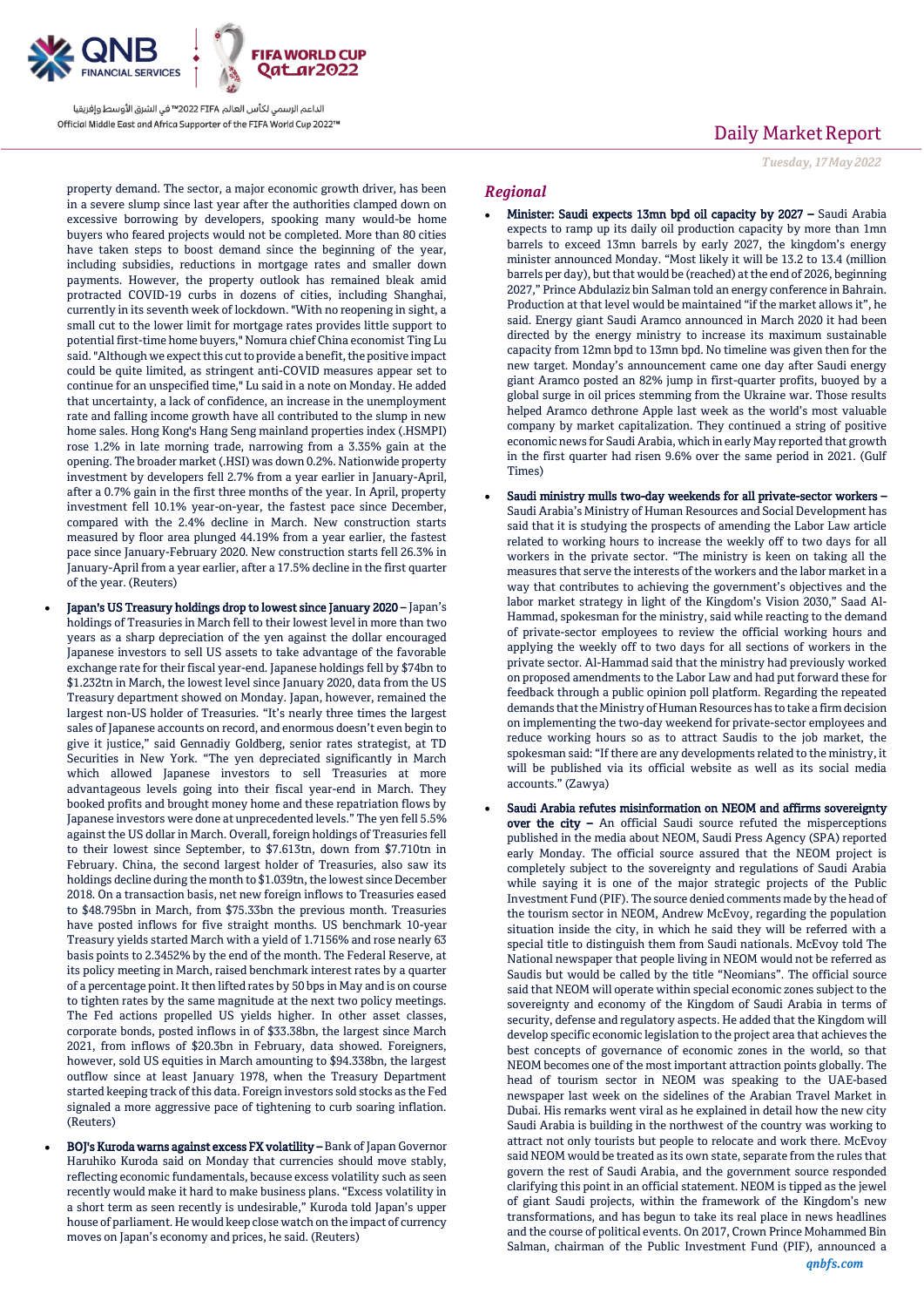

\$500bn plan to create the world's first independent special zone stretching over three countries, which is called NEOM. NEOM was born from the ambition of Saudi Arabia's Vision 2030 to see the country develop into a pioneering and thriving model of excellence in various and important areas of life. Since 2017, NEOM has launched a series of projects and initiatives such as THE LINE, OXAGON and TROJENA according to the project's master plan. (Zawya)

- GPCA Plastics Conference in Saudi Arabia for first time Saudi Arabia will host the 11th edition of the Gulf Petrochemicals and Chemicals Association Plastics Conference for the first time, attracting senior industry leaders to discuss the future of plastics in the Gulf region and beyond. The conference at the Fairmont Hotel in Riyadh on May 25 and 26 will take place under the theme 'Plastics Reimagined: A Circular Future Awaits' and provide a platform to exchange ground-breaking ideas to transform the plastics industry and bring the circular economy to the Arabian Gulf. A new GPCA report reveals that regional plastic production capacity reached 28.2mn tonnes in 2020, growing by 3.6% CAGR since 2010, higher than the global average for the same period. (Zawya)
- UAE: School, more businesses to accept crypto currencies as payment In a first, a Dubai-based law firm will now be accepting payments in crypto currencies from its clients. This month onwards, Ashish Mehta & Associates, Solicitors and Legal Consultants have started taking its nascent steps into the digital-asset universe. Clients of the law firm will be able to pay in digital tokens. The law firm will initially accept crypto currencies including Tether USD, Bitcoin and Ethereum. Ashish Mehta, founder and managing partner of the firms said, "The world is moving towards digital solutions to keep up with the advanced developments. But I would like to highlight that the regulatory and compliance framework devised by the government of Dubai and the United Arab Emirates (UAE) has greatly encouraged our firm to accept payments in crypto currencies." "I thought if the government is providing regulatory framework infrastructure, it would be a good start to jump on to the bandwagon and be the first law firm in Dubai to accept payments in crypto. Larger local companies without naming are doing this as well. When certain commercial enterprises with external shareholders are also holding or receiving payments in crypto, so in a similar way, we are all sailing in the same boat," he added. According to Chainalysis, the Middle East is one of the fastest-growing crypto currency markets in the world, making up 7% of global trading volumes. Payments using crypto currencies are accepted through a tie up with a digital currency platform which processes crypto currency payments and automatically converts them to Dirhams (AED). Further, availing the new payment option is a soon to launch Dubai school, which has become the first in the Middle East to accept crypto currencies for tuition fee payments. (Zawya)
- Goyal: UAE has committed to invest \$100bn in India The UAE has committed investments of \$100bn in India in manufacturing, infrastructure and services, Piyush Goyal, commerce and industry minister said and predicted that bilateral trade can go up to \$250bn by 2030 under the UAE-India Comprehensive Economic Partnership Agreement. "The commitment from the UAE is to look at over \$100bn of investment to India in different sectors such as manufacturing, infrastructure, services," Goyal said on Friday during the launch of 'India-UAE start-up bridge' in the presence of UAE's Minister of Economy Abdulla bin Touq Al Marri at the UAE-India Economic Partnership Summit in Mumbai organized by the Confederation of Indian Industry. The Indian minister said the comprehensive trade agreement between the two countries will help in creating huge job opportunities and boost growth of the domestic economy. The Cepa, which came into effect from May 1, is expected to increase the bilateral trade in goods to over \$100bn and trade in services to over \$15bn within five years. The two-way trade has the potential to go up to \$250bn by 2030, Goyal added. "Clearly millions of jobs will be added if our exports which are now at about \$36bn grow as we are planning. And my own guess estimate is this partnership can finally go up to about \$250bn of bilateral trade on both sides." The 'India-UAE start-up bridge' is a one-stop platform to strengthen collaboration to promote startups through exchange of best practices between accelerators, incubators and other such ecosystem stakeholders. (Zawya)

## Daily Market Report

*Tuesday, 17May 2022*

- Vodafone shares jump 4% after UAE group buys 9.8% stake Shares in Vodafone jumped 4% in early trade on Monday after the United Arab Emirates-based telecoms company e& revealed it had bought a 9.8% stake in the British mobile operator. Vodafone has been struggling in its more mature markets where competition and regulation have pushed prices lower, and its boss Nick Read is under pressure to boost returns. E&, formerly known as Emirates Telecommunications Group, said it had made the investment to gain "significant exposure to a world leader in connectivity and digital services", adding it had no intention of making an offer for the whole of Vodafone. (Reuters)
- Minister: Bahrain still evaluating giant shale oil discovery despite high oil prices – Bahrain has yet to take a decision on its 80bn barrel offshore shale oil discovery in spite of higher oil prices, the country's oil minister told reporters on May 16. "We are still working on the technical side of things, understanding the resource play, all of the above. Ultimately, it's what's the cost of the production? Well, then once you have that, yes, you can start getting into this part," Sheikh Mohammed bin Khalifa al-Khalifa said on the sidelines of the Middle East Petroleum and Gas Conference in Manama. Bahrain announced the discovery of 80bn barrels of shale oil and 20 Tcf of gas offshore in 2018. The oil ministry planned to develop the discoveries within a period of five years with the support of international oil companies, but progress has been slow. It had reached an agreement with oil services company Halliburton to start drilling two wells in 2018 to evaluate the potential of the reserves. The discovery at the time eclipsed Bahrain's proven reserves, which stood at 3 Tcf. The island's production in 2020 averaged 579 Bcf/d, according to the BP Statistical Review of World Energy 2021. Oil prices are currently around 66% higher than when the discovery was announced. Dated Brent closed at \$111.55/b on May 13. "With these prices, we have a much better chance than we did back in 2020," Sheikh Mohammed said referring to the crash in crude prices due to the onset of the COVID-19 pandemic. (Bloomberg)
- Monetary policy 'seeks to stabilize exchange rate' in Bahrain Finance and National Economy Minister Shaikh Salman bin Khalifa Al Khalifa said the monetary policy adopted by the Central Bank of Bahrain (CBB) seeks to stabilize the exchange rate of the Bahraini dinar against the US dollar. This policy has been followed for a long time in order to maintain the stability and steadiness of foreign financial transactions, smoothly and transparently, in a manner that enhances trust in the banking system and transactions in Bahraini dinar in the local market, he pointed out. In response to a question by MP Ali Zayed regarding monetary and financial policies to curb inflation, the minister said this policy has proven successful over the past decades to reduce the risks of exchange rate fluctuations and their negative repercussions on the local economy. One of the monetary policy tools used locally consists of setting the interest rate on deposits in dinars, which the CBB adjusts from time to time according to economic conditions to limit the expansion in money supply and demand for borrowing, thus contributing to dealing with financial inflation resulting from the expansion of borrowing and increasing credit risks, he said. He added that last March the CBB raised interest rates on the Bahraini Dinar by 0.25%, so, the official interest rates on deposits reached 1.25% for one week and 1.75% for four weeks. He stated that the recent rise in commodity prices is due to two main factors – the effects of the coronavirus pandemic and the war in Ukraine – both of which affected chains in supply and demand for food commodities and other industrial products, and that the reasons that led to the rise in prices is caused by external factors that are difficult to control. (Zawya)
- Bahrain state oil firm to appoint financial adviser Bahrain's state oil firm Nogaholding is in final talks to appoint a strategy consultant and financial adviser, its chief executive said on Monday, as the indebted country seeks to capitalize on high energy prices and sell or lease out assets. Nogaholding, the parent of Bahrain's main state energy companies, issued a request for proposal (RFP) for an independent financial adviser last week and expects to award it in roughly eight weeks' time, group CEO Mark Thomas told Reuters. The aim is to develop an energy strategy within six months and an asset monetization program as soon as next year, he said. "Junk"-rated Bahrain, a small non-OPEC oil producer, is one of the most indebted countries in the region. Gulf allies helped it avert a credit crunch in 2018 with a \$10bn aid package. Rating agencies Fitch and Moody's have said it would likely need more financing from Gulf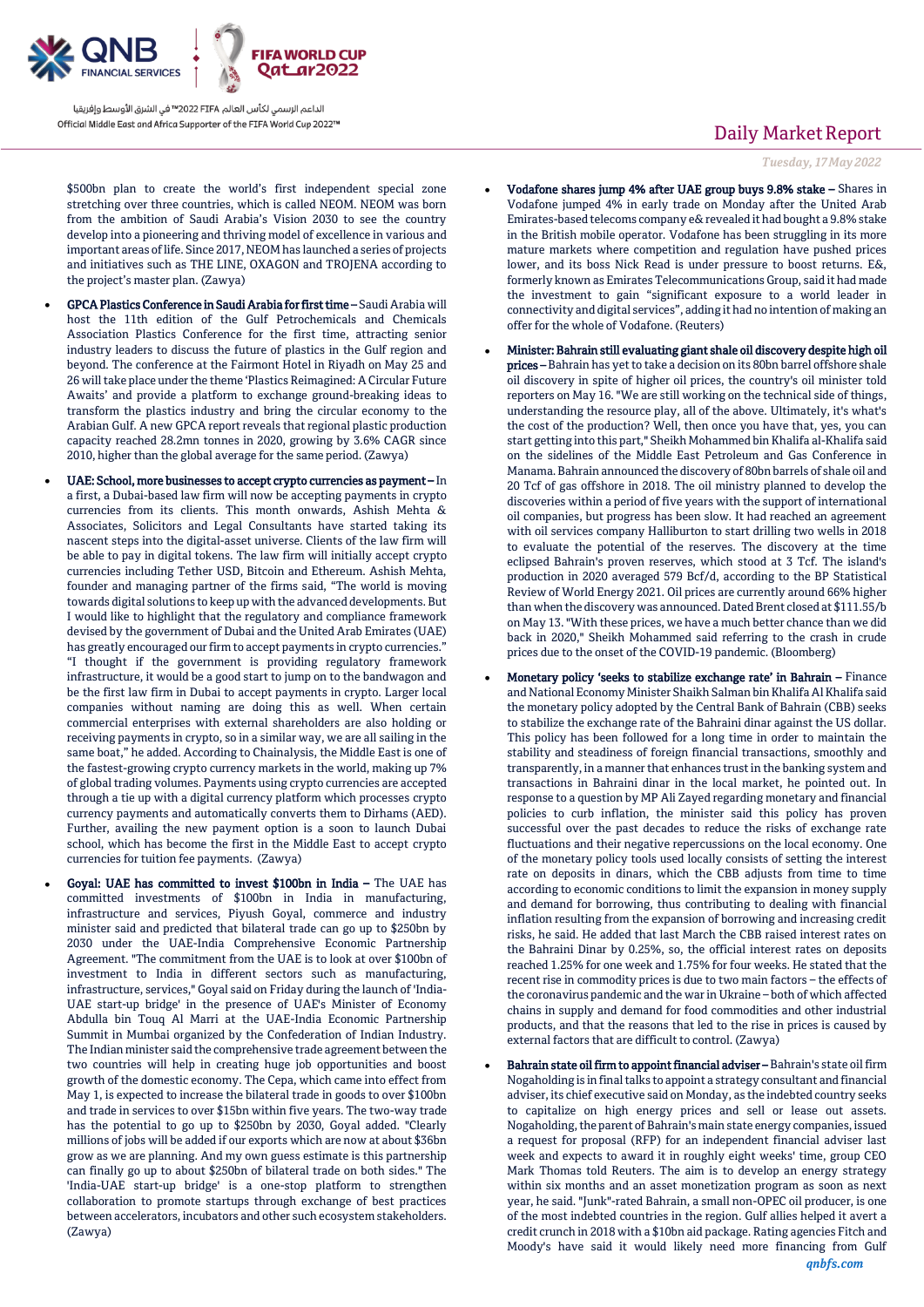

neighbors. "The independent financial adviser will be looking at asset monetization, our debt and our structure of our debt, looking at opportunities where we can use alternative forms of financing like sustainability-linked loans," Thomas said. The adviser will also help nogaholding with a possible national hedging strategy, in coordination with the finance ministry, to protect the downside and unlock any upside, he added. (Reuters)

- Oman seeks Schengen visa waiver to visit EU countries The Undersecretary of the Ministry of Foreign for Diplomatic Affairs on Monday, stressed the importance of exempting Omani citizens from the Schengen visa requirement while receiving the Head of Visa Policy at the General Authority for Migration and Internal Affairs of the European Commission. The Oman News Agency said: "Emphasizing the importance of exempting Omani citizens from the Schengen visa is one of the most prominent topics that were discussed during the reception of the Undersecretary of the Ministry of Foreign for Diplomatic Affairs and Head of Visa Policy at the General Authority for Migration and Home Affairs of the European Commission." (Zawya)
- Bank Muscat launches payments via QR code Bank Muscat, the leading financial services provider in Oman, has affirmed its readiness and alignment to promoting financial inclusion and digital payments across the Sultanate by providing various e-payment options to the general public at merchant partners across the Sultanate. The bank continues to expand e-payment options available including Debit, Prepaid and Credit Cards, wearables, Mobile wallets and the Mobile Banking app as well as the latest QR-code-based payments that help retail outlets easily accept digital payments from the Mobile Banking app or Wallet of any bank in Oman. Bank Muscat pointed out that businesses across the country including micro and small enterprises can easily implement QR-codebased payments in order to meet the latest regulations on the need for businesses to provide e-payment options to their customers. (Zawya)
- Heritage Ministry to promote Oman as global tourist destination in Italy and France – The Ministry of Heritage and Tourism will implement mobile promotional workshops in France and Italy to promote the Sultanate of Oman as a global tourist destination from May 17 till May 19, 2022. "Mobile promotional workshops will be held in France and Italy about 'the Sultanate of Oman, a global tourist destination throughout the year', organized by the Ministry of Heritage and Tourism from May 17 to 19, as part of the plan to accelerate the recovery of the tourism sector implemented by the ministry," Oman News Agency (ONA) said in a statement. The organization of mobile promotional workshops comes with the participation of their Excellencies the ambassadors and a delegation from the Ministry of Heritage and Tourism. The Sultanate's delegation will be accompanied by 27 of the most prominent partners in the tourism, hotel and aviation sectors in the Sultanate of Oman, with the participation of more than 200 tourism establishments from the Sultanate of Oman, France and Italy. (Zawya)
- Oman's OQ invites banks to pitch for gas pipeline network IPO Oman's state energy company OQ is considering an initial public offering of its gas pipeline network, four sources with knowledge of the matter told Reuters. The company has invited local and international banks to pitch for roles in a potential offering, according to the sources, who declined to be named as the matter is not public. OQ did not immediately respond to a request for comment when contacted by Reuters on Monday. The company is considering local listings for some of its downstream and upstream assets but has no plan to float the parent company at present, a senior executive told Reuters in November. (Reuters)
- Zain official sponsor of third GCC Games Zain, the leading digital service provider in Kuwait, announced its official sponsorship of the third GCC games hosted by the Kuwait between May (16-31) and organized by the Kuwait Olympic Committee. The regional games come under the patronage of HH the Amir Sheikh Nawaf Al-Ahmad Al-Jaber Al-Sabah. Zain took part in a special visit to the Kuwait National Futsal Team's training camp, attended by Minister of State for National Assembly Affairs and Minister of State for Youth Affairs Mohammed Al-Rajhi, President of the Kuwait Olympic Committee Sheikh Fahad Nasser Al-Sabah, Kuwait Olympic Committee board member and Head of Sports Committees Sheikh Mubarak Faisal Al-Nawaf Al-Sabah, Deputy General

### Daily Market Report

### *Tuesday, 17May 2022*

Manager of the Public Authority for Sports Dr Saqr Al-Mulla and Zain Kuwait's Public Relations Department Manager Hamad Al-Musaibeeh. Zain is proud to support this grand regional sporting event in collaboration with the Kuwait Olympic Committee. The company is keen on supporting the various sports programs and official competitions hosted in Kuwait with the aim of elevating the Kuwaiti sports scene. The company strongly believes in the role played by the sports sector in progressing national economy and developing the local touristic scene. The third GCC Games features wide participation from GCC national teams in 16 different sports, including fencing, esports, table tennis, swimming, karate, judo, athletics, tennis, shooting, cycling, ice hockey, futsal, basketball, volleyball, handball, and padel. (Zawya)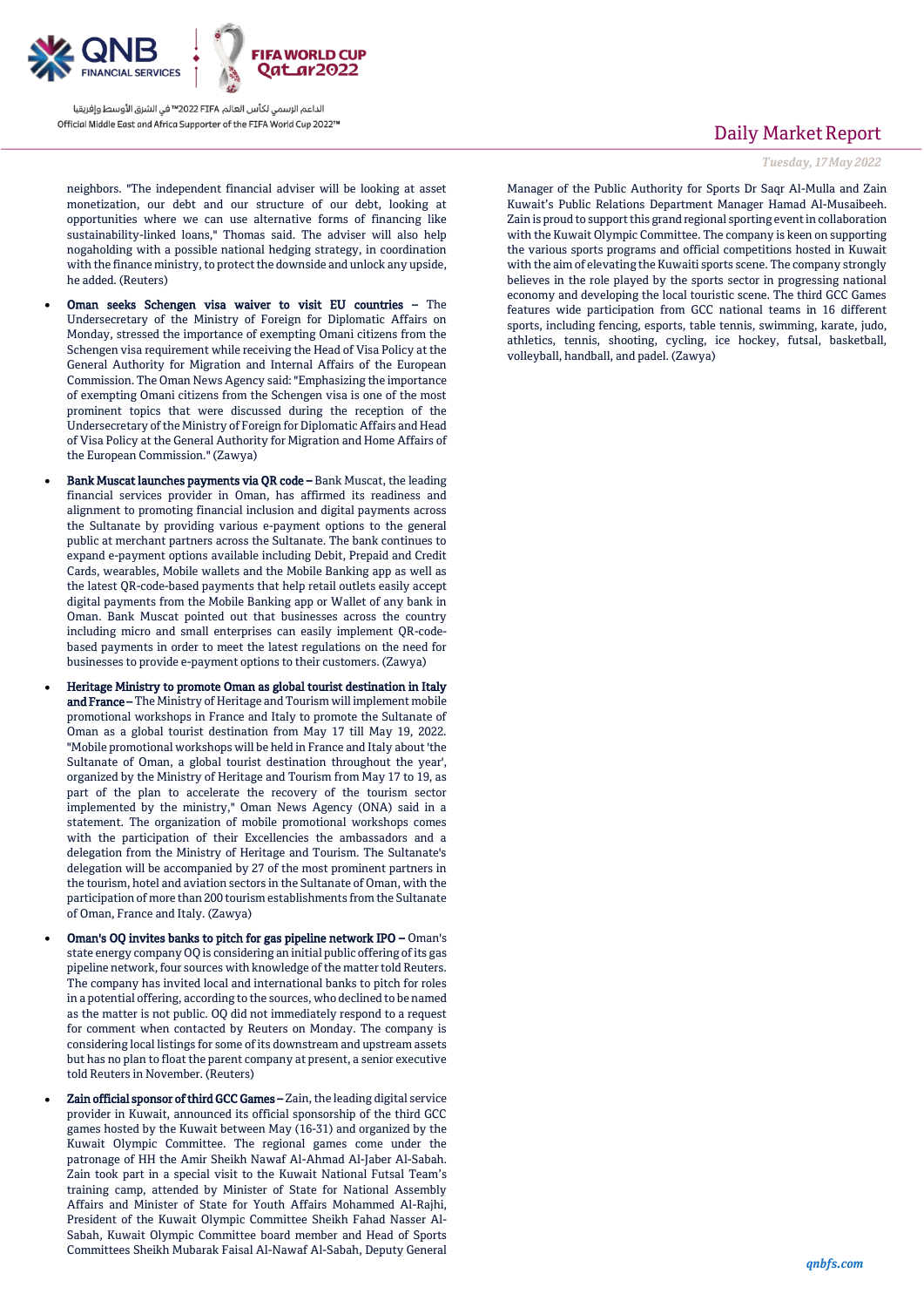

# Daily Market Report

*Tuesday, 17May 2022*

### *Rebased Performance*



### *Daily Index Performance*



| <b>Asset/Currency Performance</b>    | Close ( \$) | 1D%   | WTD%  | YTD%   |
|--------------------------------------|-------------|-------|-------|--------|
| Gold/Ounce                           | 1,824.14    | 0.7   | 0.7   | (0.3)  |
| Silver/Ounce                         | 21.62       | 2.4   | 2.4   | (7.2)  |
| Crude Oil (Brent)/Barrel (FM Future) | 114.24      | 2.4   | 2.4   | 46.9   |
| Crude Oil (WTI)/Barrel (FM Future)   | 114.20      | 3.4   | 3.4   | 51.8   |
| Natural Gas (Henry Hub)/MMBtu        | 7.99        | 2.7   | 2.7   | 118.3  |
| LPG Propane (Arab Gulf)/Ton          | 124.50      | 0.2   | 0.2   | 10.9   |
| LPG Butane (Arab Gulf)/Ton           | 124.63      | (0.6) | (0.6) | (10.5) |
| Euro                                 | 1.04        | 0.2   | 0.2   | (8.2)  |
| Yen                                  | 129.16      | (0.0) | (0.0) | 12.2   |
| GBP                                  | 1.23        | 0.5   | 0.5   | (9.0)  |
| CHF                                  | 1.00        | (0.0) | (0.0) | (8.9)  |
| <b>AUD</b>                           | 0.70        | 0.4   | 0.4   | (4.0)  |
| <b>USD Index</b>                     | 104.19      | (0.4) | (0.4) | 8.9    |
| <b>RUB</b>                           | 118.69      | 0.0   | 0.0   | 58.9   |
| <b>BRL</b>                           | 0.20        | 0.0   | 0.0   | 10.1   |

*Source: Bloomberg*

| <b>Global Indices Performance</b> | Close      | 1D%*  | WTD%* | YTD%*  |
|-----------------------------------|------------|-------|-------|--------|
| <b>MSCI</b> World Index           | 2,693.95   | (0.3) | (0.3) | (16.6) |
| DJ Industrial                     | 32,223.42  | 0.1   | 0.1   | (11.3) |
| S&P 500                           | 4,008.01   | (0.4) | (0.4) | (15.9) |
| NASDAQ 100                        | 11,662.79  | (1.2) | (1.2) | (25.5) |
| STOXX 600                         | 433.67     | 0.2   | 0.2   | (18.6) |
| <b>DAX</b>                        | 13,964.38  | (0.3) | (0.3) | (19.0) |
| <b>FTSE 100</b>                   | 7,464.80   | 1.0   | 1.0   | (8.3)  |
| <b>CAC 40</b>                     | 6,347.77   | (0.1) | (0.1) | (18.7) |
| Nikkei                            | 26,547.05  | 0.7   | 0.7   | (17.7) |
| <b>MSCI EM</b>                    | 1,007.50   | 0.3   | 0.3   | (18.2) |
| <b>SHANGHAI SE Composite</b>      | 3,073.75   | (0.3) | (0.3) | (20.9) |
| <b>HANG SENG</b>                  | 19,950.21  | 0.3   | 0.3   | (15.3) |
| <b>BSE SENSEX</b>                 | 52,973.84  | 0.3   | 0.3   | (12.5) |
| Bovespa                           | 108,232.74 | 0.9   | 0.9   | 12.7   |
| <b>RTS</b>                        | 1,174.06   | 3.7   | 3.7   | (26.4) |

*Source: Bloomberg (\*\$ adjusted returns)*